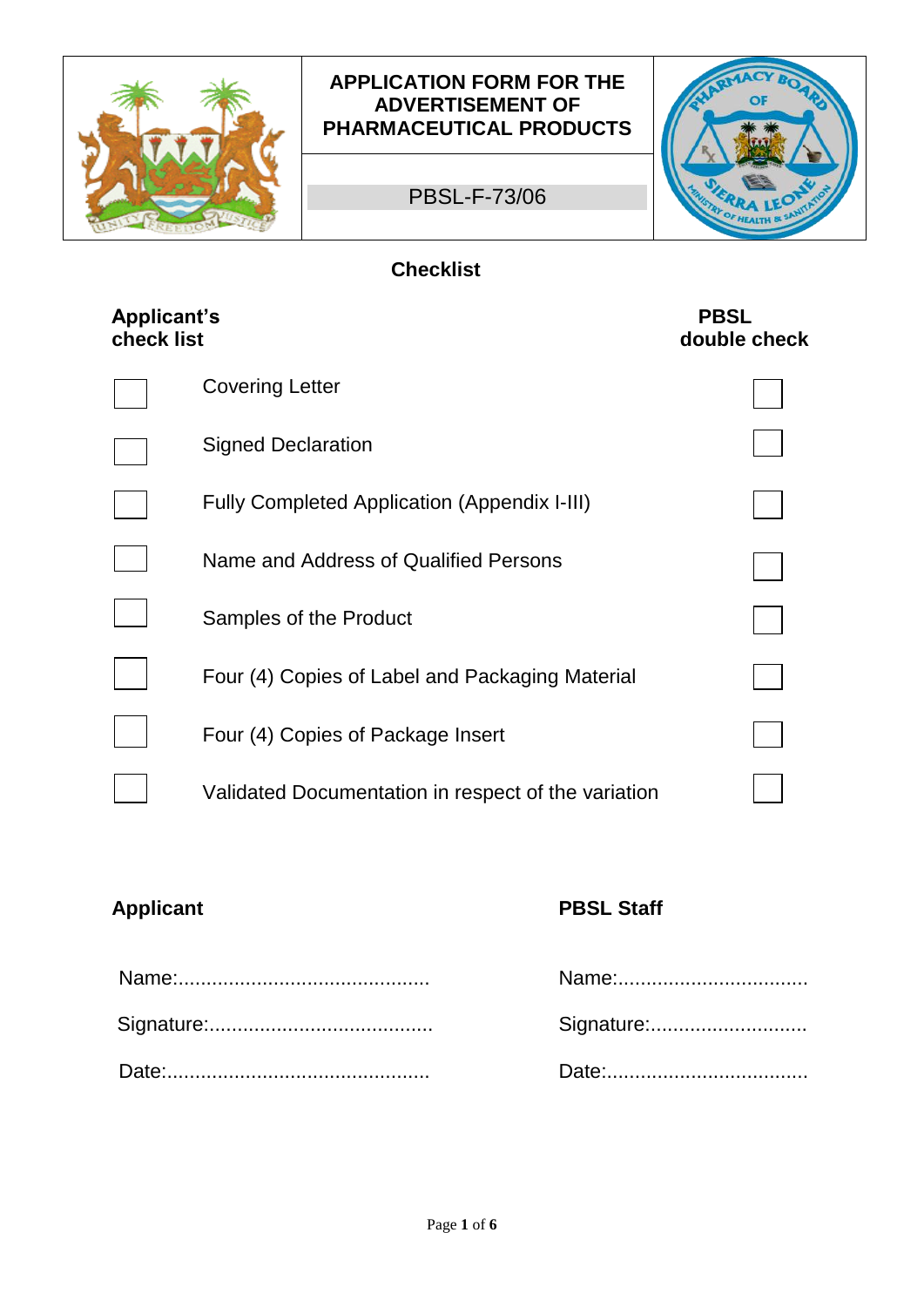

# **APPLICATION FORM FOR THE ADVERTISEMENT OF PHARMACEUTICAL PRODUCTS**

PBSL-F-73/06



(To be submitted in duplicate)

Cover letter addressed to: **THE REGISTRAR PHARMACY BOARD OF SIERRA LEONE CENTRAL MEDICAL STORES NEW ENGLAND VILLE FREETOWN SIERRA LEONE** e-mail: pharmbdsl@hotmail.com

Samples and printed matter should be forwarded to the Board through the local agent: Customs duty and clearance to be effected by the applicant in all instances.

|    | <b>SECTION A</b> | A. PARTICULARS OF PRODUCT                                                                                      |  |
|----|------------------|----------------------------------------------------------------------------------------------------------------|--|
|    |                  |                                                                                                                |  |
|    |                  |                                                                                                                |  |
|    |                  |                                                                                                                |  |
| 4. |                  |                                                                                                                |  |
|    |                  |                                                                                                                |  |
|    |                  |                                                                                                                |  |
|    |                  |                                                                                                                |  |
|    |                  |                                                                                                                |  |
|    |                  |                                                                                                                |  |
|    |                  |                                                                                                                |  |
|    |                  | 7. when was product first introduced on the Sierra Leonean Market (Month of                                    |  |
|    | year)            |                                                                                                                |  |
|    |                  |                                                                                                                |  |
|    |                  | 9. any other remakes (e.g. justification for any special claims)                                               |  |
|    |                  |                                                                                                                |  |
|    |                  |                                                                                                                |  |
|    |                  |                                                                                                                |  |
|    |                  | $\overline{AB}$ $\overline{DB}$ are attack a valid plate convention as office to at oscillation of the product |  |

N.B. Please attach a valid photocopy of the certificate of registration of the product (where applicable).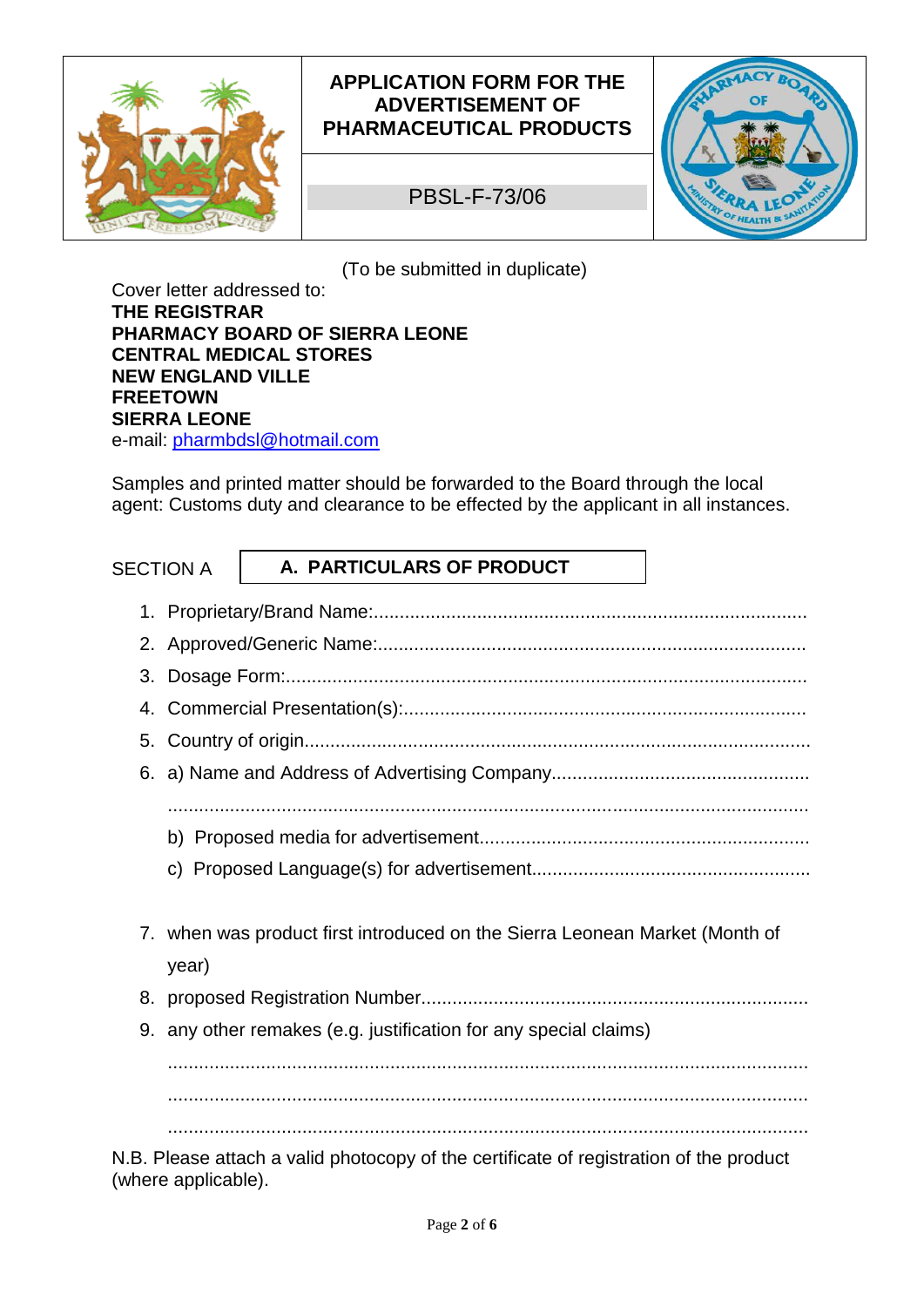

## **APPLICATION FORM FOR THE ADVERTISEMENT OF** PHARMACEUTICAL PRODUCTS

# **PBSL-F-73/06**



A copy of the script audio/visual should be submitted with application.

|                      | 13. Any other information about previous advertisement of product in Sierra   |
|----------------------|-------------------------------------------------------------------------------|
|                      |                                                                               |
|                      |                                                                               |
|                      |                                                                               |
|                      |                                                                               |
|                      |                                                                               |
|                      | Please attach a copy of the script, audio or video cassette where applicable. |
| <b>SECTION B</b>     | <b>B. PARTICULARS OF APPLICANT</b>                                            |
|                      |                                                                               |
|                      |                                                                               |
|                      |                                                                               |
|                      |                                                                               |
|                      |                                                                               |
|                      |                                                                               |
|                      |                                                                               |
| <b>SECTION C</b>     | <b>C. PARTICULARS OF MANUFACTURER</b>                                         |
|                      |                                                                               |
| Nomo of monufacturer |                                                                               |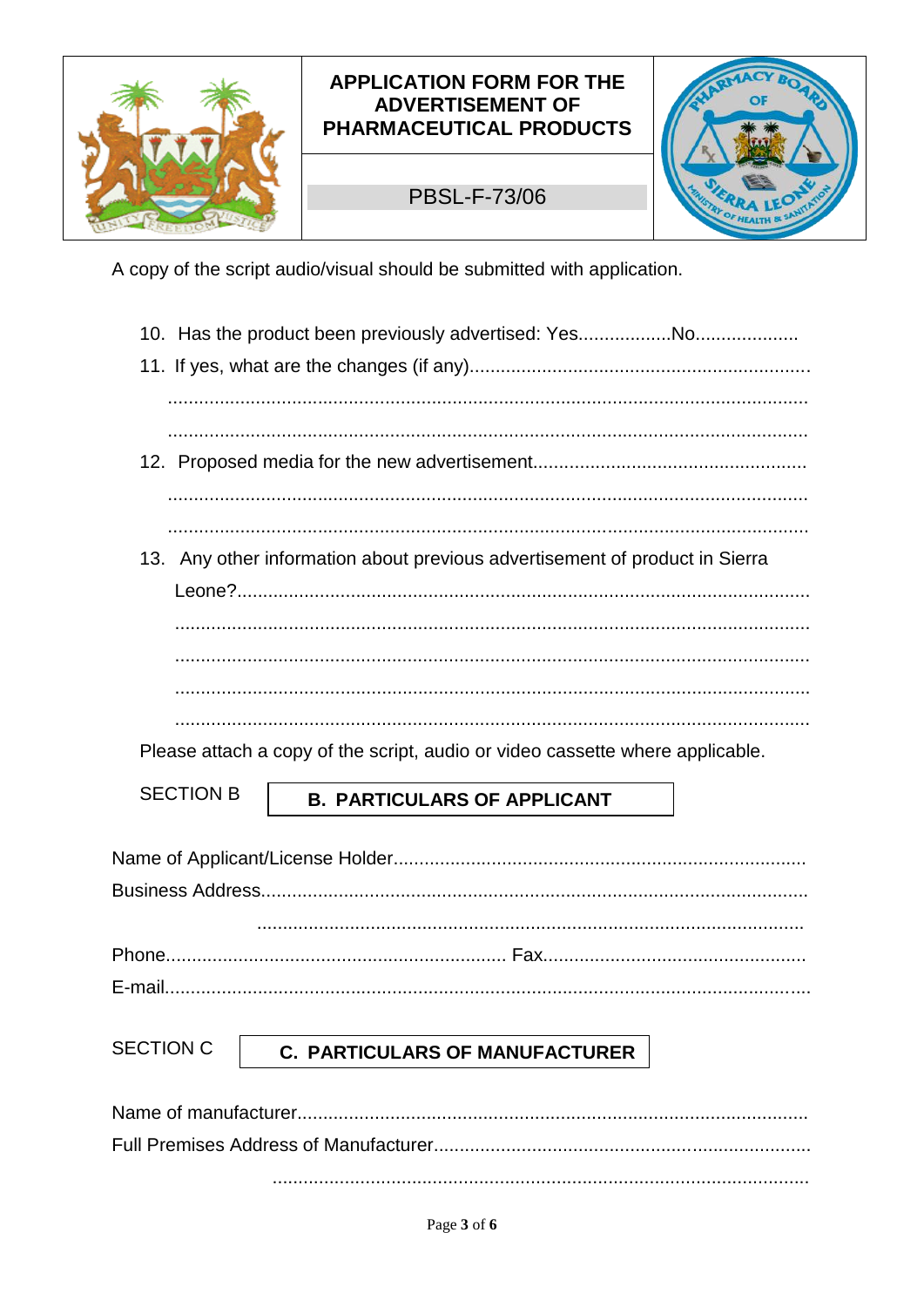

| SECTION D |  |
|-----------|--|

# **D. PARTICULARS OF LOCAL AGENT**

Section E

#### E. CERTIFICATION BY A RESPONSIBLE PERSON IN APPLICANT COMPANY

#### Certification

I the undersigned certify that all the information in the accompanying documentation concerning an application for variation for:

| Is correct and true, and reflects the total information available. |
|--------------------------------------------------------------------|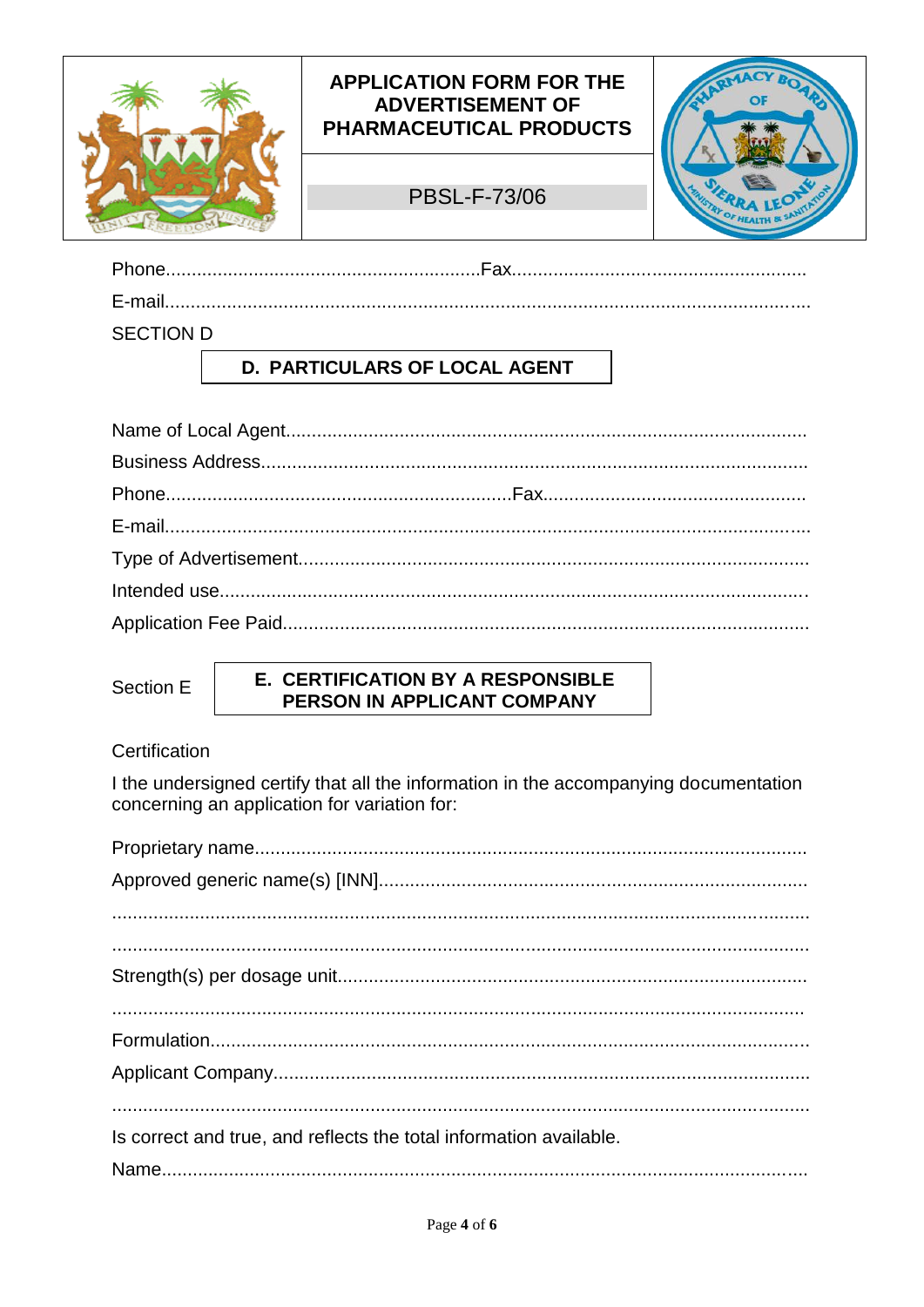

# FOR OFFICIAL USE ONLY

| $\begin{minipage}{0.5\textwidth} \begin{tabular}{ l l l } \hline \multicolumn{1}{ l l l } \hline \multicolumn{1}{ l l } \multicolumn{1}{ l } \multicolumn{1}{ l } \multicolumn{1}{ l } \multicolumn{1}{ l } \multicolumn{1}{ l } \multicolumn{1}{ l } \multicolumn{1}{ l } \multicolumn{1}{ l } \multicolumn{1}{ l } \multicolumn{1}{ l } \multicolumn{1}{ l } \multicolumn{1}{ l } \multicolumn{1}{ l } \multicolumn{1}{ l } \multicolumn$ |
|---------------------------------------------------------------------------------------------------------------------------------------------------------------------------------------------------------------------------------------------------------------------------------------------------------------------------------------------------------------------------------------------------------------------------------------------|
|                                                                                                                                                                                                                                                                                                                                                                                                                                             |
|                                                                                                                                                                                                                                                                                                                                                                                                                                             |

...................................... **Enforcement Officer** 

Date